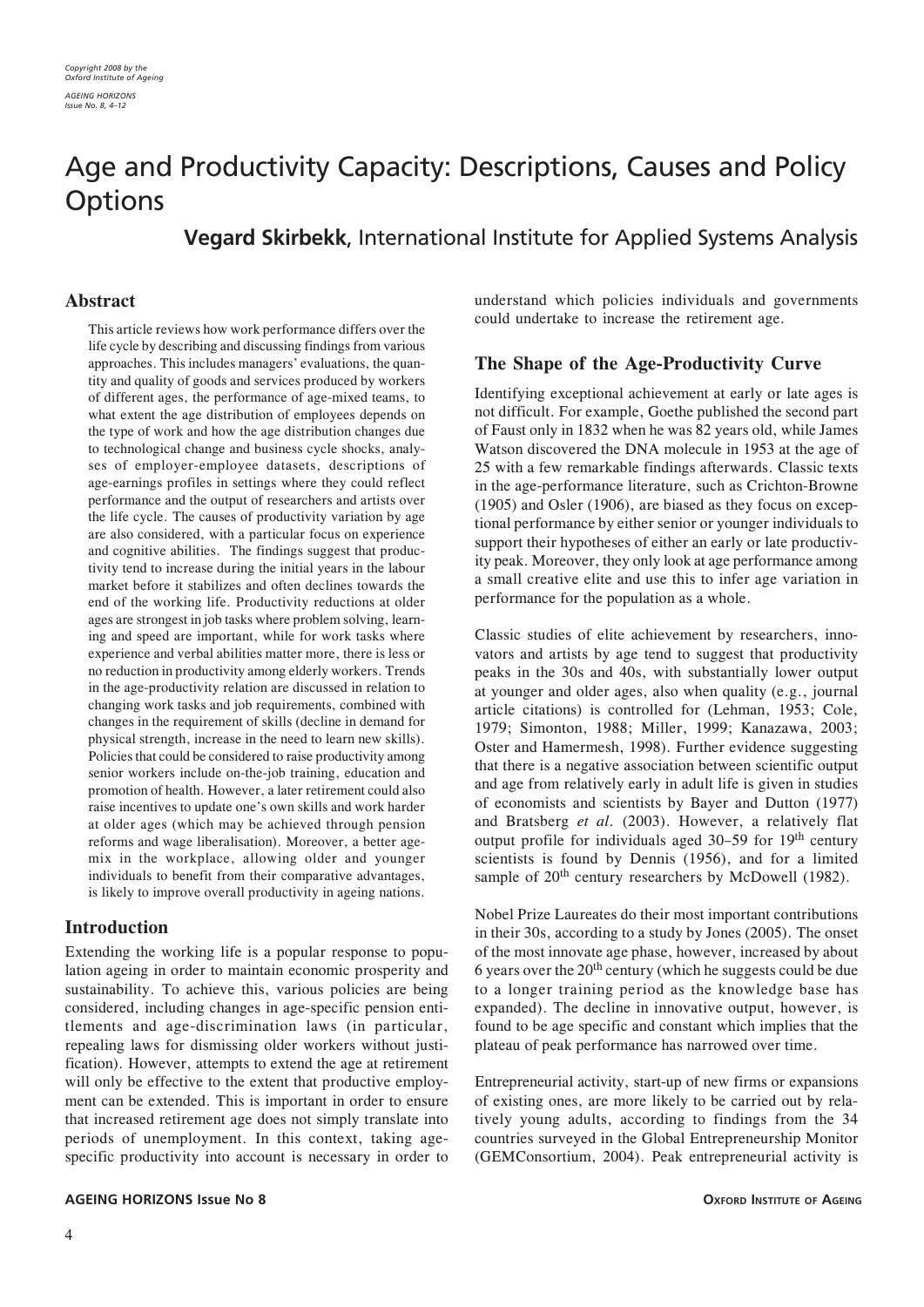found among individuals aged 25–44. In support of a young entrepreneurial peak, Aubert *et al.* (2007) find, in a French study, that the more innovative a firm is, the higher the wages of younger employees are relative to wages of other age groups.

In order to describe age variation in performance of the average worker rather than elite groups, one needs a different set of productivity measures. Supervisors' ratings are often used to identify the relation between the employee's age and his or her productivity. McEvoy and Cascio (1989) review 96 studies on the impact of the employee's age on supervisors' assessment and sales records and find no clear effect of age on productivity. Likewise, reviews by Warr (1994) and Waldman and Avolio (1986), based primarily on supervisor assessment, find no or a slightly negative impact of age on job performance. However, Remery *et al*. (2003) find that older individuals are seen as less productive in particular in firms with a higher proportion of senior workers, which is where knowledge about older individuals' work capacities is likely to be highest, in a survey 1007 Dutch personnel managers.

A general problem with most approaches used to measure age variation among workers is the sample selection problem. Good workers get promoted, while inefficient workers may lose their jobs. Hence, positive selection can increase by age, which could lead to bias in the estimates of the oldest age groups' working capacity. Self-assessed "work ability" is sometimes considered, and estimates from Finland suggest a clear decline by age of workers (van Ours *et al.* 2007). Solem (2006) presents evidence from Norwegian surveys on subjective general work ability that shows a decline from the 30s to the 60s. Nevertheless, respondents believe that they are equally capable of performing their work over the same age interval; although general work ability declines with age. This may be because relevant abilities are fully maintained and the worker is increasingly well matched to the type of work task he/she performs. A particular problem with managers' ratings and self-evaluations is that these evaluations can be biased as they are subjective. Evaluations of older workers could therefore be inflated due to loyalty concerns and as a reward for past achievement – or in the case of self-reports, as a means of self-justification, or even self-degradation. Discriminatory attitudes among managers towards older or younger individuals can also affect an age-productivity estimate, which reduces the validity of this approach (Levy, 2003; Salthouse and Maurer, 1996).

Measuring the impact of age on job performance is sometimes based on measures of the quantity and quality of a worker's output. Studies based on this approach tend to find that older employees have lower productivity levels. A study of a several industries from the U.S. Department of Labor (1957) finds that job performance increases until the age of 35 and steadily declines thereafter. At the end of the career, productivity declines by 14% in the men's footwear industry, and 17% in the household furniture industry.

Czaja and Sharit (1993) investigate the extent to which age has an impact on computer-based work performance and find that increased age was associated with longer response times and a greater number of errors for all tasks considered. These task-quality/speed tests are potentially more objective as they do not rely on subjective assessment. However, they may be biased from the fact that the workers are selected in terms of age groups and occupational types (Rubin and Perloff, 1993). Further, the time-limit common in such studies may bias results. For example older employees may maintain a higher work speed in the short period they are studied than what they would be able to do in a normal job situation (Salthouse and Maurer, 1996).

A recent estimation approach is based on analyses of employer-employee datasets (e.g., Gelderblom and de Koning, 2002; Hægeland and Klette, 1999). A key strength of these estimates are the large samples, which can encompass most workers in some of the main industries in a country; several samples include a few million individuals and thousands of firms. The most common finding from these studies is a hump-shaped relation between job performance and age. An overview over analyses of the effect of age on productivity using employer-employee datasets are given in the Annex. Of the 14 studies considered, 11 find a productivity decline in the 50s relative to the 30s and 40s, two have inconsistent results, while one finds that productivity peaks among the oldest workers. However, bias may come from the fact that many determinants of a firm's value-added, such as capital levels, are either omitted or poorly measured. The reverse causality problem could also be an issue – a company's success can increase the number of new employees and lead to a younger age structure, which could mean that a young age structure could be the consequence rather than the cause of a company's success.

Wages are often determined by other factors than individual contribution to the firms' value-added, including the role of unions, uncertainty about new workers productivity and delayed payment contracts where performance while being young results in higher earnings for those still employed while they are older (Agell and Lundborg, 1995; Freeman, 1982; Hutchens, 1989). Age-earnings profiles can, however, provide information on productivity differences in settings where wages are likely to reflect actual productivity. One example is a study by Lazear and Moore (1984) who examine the difference between earnings profiles of the self-employed and salary workers. Kotlikoff and Gokhale (1992) study agevariation in the wages offered when firms hire new employees. Their findings suggest managers have earliest productivity maximum, while office and sales-workers have somewhat older peaks, though they all reach their highest productivity in the 40s, with sharp declines thereafter.

A study by Boot (1995) describes age-earnings profiles for British workers in the first half of the 19<sup>th</sup> century, when there were few regulations in the labour market. For the physically demanding work analyzed here, men reached their peak earnings in their early 30s, and wages decreased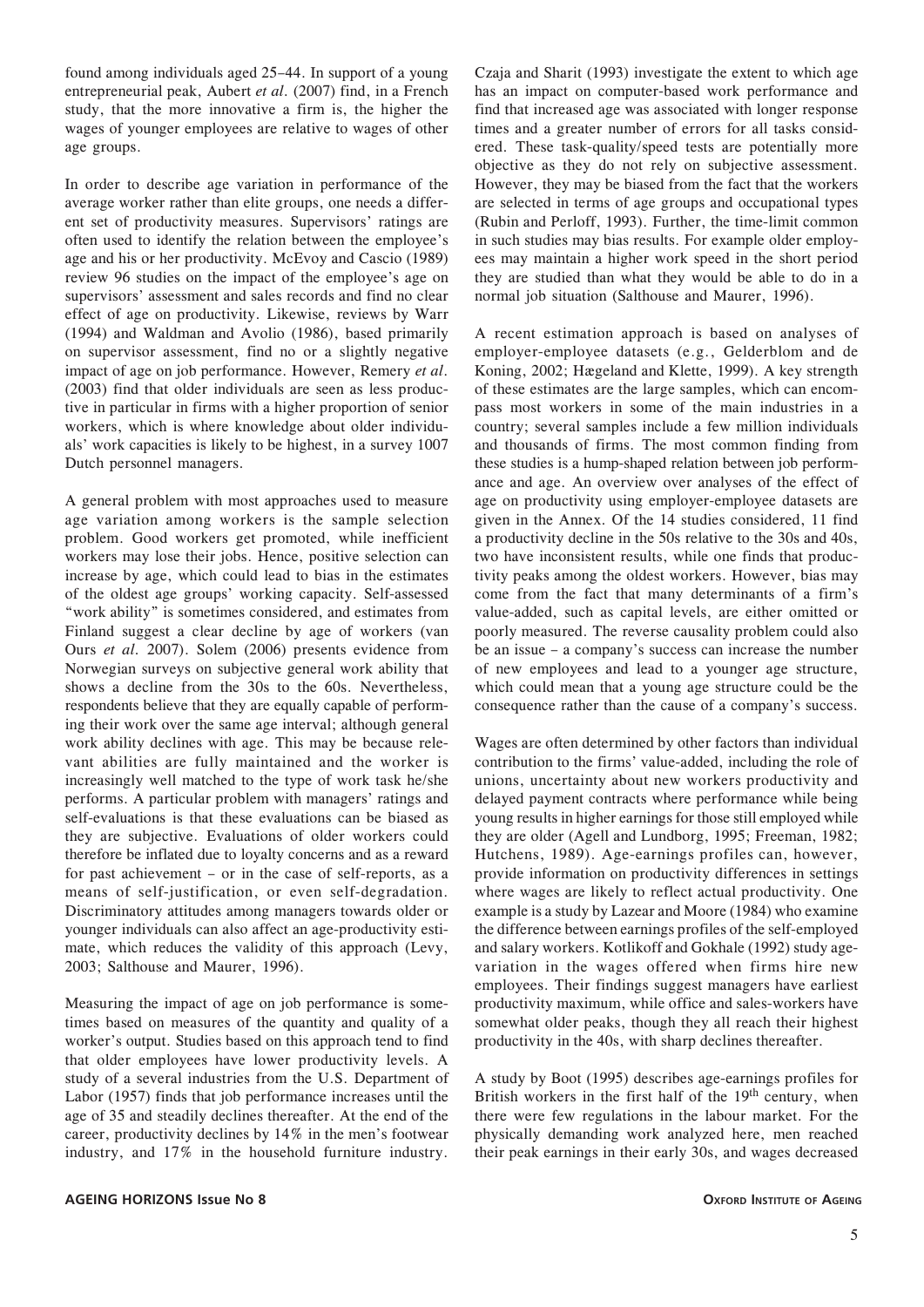substantially from around 40 years of age. In a similar study, Johnson (2003) looks at British manual workers earnings from the 1830s to the 1930s, and finds a stable age-earnings pattern where wages reach their peak in the mid-30s and remain stable or decline slightly thereafter.

Labour force attachment trends can also reveal information about age differences in productivity. If older workers cope less well with changes in the workplace, then rapid changes should affect them worse than younger age groups. Bartel and Sicherman (1993) put forward evidence that the risk of job loss is in fact greater among older workers when the rate of technological change is highest. This finding is also supported in studies based on inter-sectoral data (Ahituv and Zeira, 2000). Technological improvements may also disproportionally benefit the young, and in a study of German firms, Hujer and Radic (2005) find that older highly-skilled workers benefit less from technological improvements compared to the younger highly-skilled.

Age diversity has been suggested to have a positive effect on productivity through better "age-matching" between salespersons and customers and through complementarity of different age groups, but the evidence seems inconclusive. Experimental research suggests cooperation is highest when juniors and seniors are mixed together (Charness and Villeval, 2006). However, Leonard and Levine (2003) considered 800 retail stores employing 70,000 individuals and found that age diversity was negatively related to sales. Hamilton *et al.* (2004) studied the productivity of workers in a garment plant that had shifted from individual piece rate payments to team piece rate payments, and again found that greater diversity in age was associated with lower productivity gains. A European study on age diversity suggests that while in a German car assembly plant, age diversity increases the probability of calling in sick, evidence from Finnish firms show a positive effect of age diversity (van Ours *et al.* 2007). Van Ours *et al.* suggest that this seeming contradiction is due to different levels of observation, where age diversity at the team level (German case) may be negative (as age diversity may imply impeded communication), while diversity at the plant level (Finnish case) may mean that in some parts of the plant (e.g., management) there are many older (wise, experienced) workers while in other parts (e.g., production), there are many younger (fit, flexible) workers. Hence, complementarity at the firm level may well be consistent with the lack of it at the team level.

Several macroeconomic investigations find a relation between national/regional age structure and economic growth. However, results diverge and while Brunow and Hirte (2006) find that 30–44 year olds boost per capita output growth across European regions, Feyrer (2005) finds that the 40–49 year old age group is the strongest associated with productivity growth using a large panel of developed and developing countries, while Lindh and Malmberg (1999) and Malmberg and Lindh (2002) find that the share of 50–64 year olds is associated with economic growth in the OECD from 1850–1990. Moreover, Tang and MacLeod (2006), using Canadian regional data,

suggest that older workers have a modest negative impact on productivity growth, while Nishimura *et al.* (2002) find that the share of well-educated workers above 40 years raised technological progress in the 1980s, but decreased it in the 1990s when investigating technical progress and growth in Japan 1980–1998. It is not clear why certain relations between the age structure and economic growth levels exist. They could be due to other factors than age variation in work performance, such as high savings levels among certain age groups (i.e., higher capital levels could raise growth) or omitted factors in the regressions (which both affect economic growth as well as mortality, fertility or migration levels).

# **Causes of Age Variation in Work Performance Relation**

Workers' productivity levels differ by age for many reasons, including the length of work experience, cognitive functioning, education, physical abilities, stamina, health, family and care obligations, motivation, energy, matching of the worker to the task, loyalty and personality.

Average muscle strength decreases by roughly 10% per decade for ages 20–60, by approximately 15% each decade for ages 60–80, and 30% each decade after age 80 (Mazzeo, 2000). De Zwart *et al.* (1995) show that aerobic capacity peaks somewhere in the 20s and declines by around 1% per year. Flexibility decreases with age, which makes it difficult to adopt certain working positions (Bosek *et al.,* 2005).

Moreover, cognitive skills have been shown to be increasingly important to work tasks over time, as both the work intensity and the industrial composition change over time, while physical strength is becoming decreasingly important (Broadberry, 1997; Spitz-Oener, 2006; Skirbekk, 2008). Cognitive ability test scores have been found to be more closely correlated with labour market performance than any other observable characteristics among job candidates (Schmidt and Hunter, 1998).

Some cognitive abilities decline with age, while others tend to be relatively robust over the life cycle. A division can be drawn between crystallised abilities, which remain at a high functional level until late in life, and fluid abilities, mental abilities that are strongly reduced over the life span (Horn and Cattell, 1966; Verhaegen and Salthouse, 1997). Crystallised abilities depend on accumulated knowledge, and includes semantic meaning and vocabulary size. The second group, fluid abilities such as perceptual speed and reasoning abilities, tend to relate to performance and speed of solving tasks related to new materials.

Schwartzman *et al.* (1987) find that verbal skills (crystallised abilities) remain virtually unchanged at older ages, while reasoning and speed (fluid abilities) decrease from early adulthood, based on psychometric test results of men in different age groups. In a test-retest study of twins, Blum *et al.* (1970) provide similar findings: vocabulary size is observed to remain constant from young to old ages despite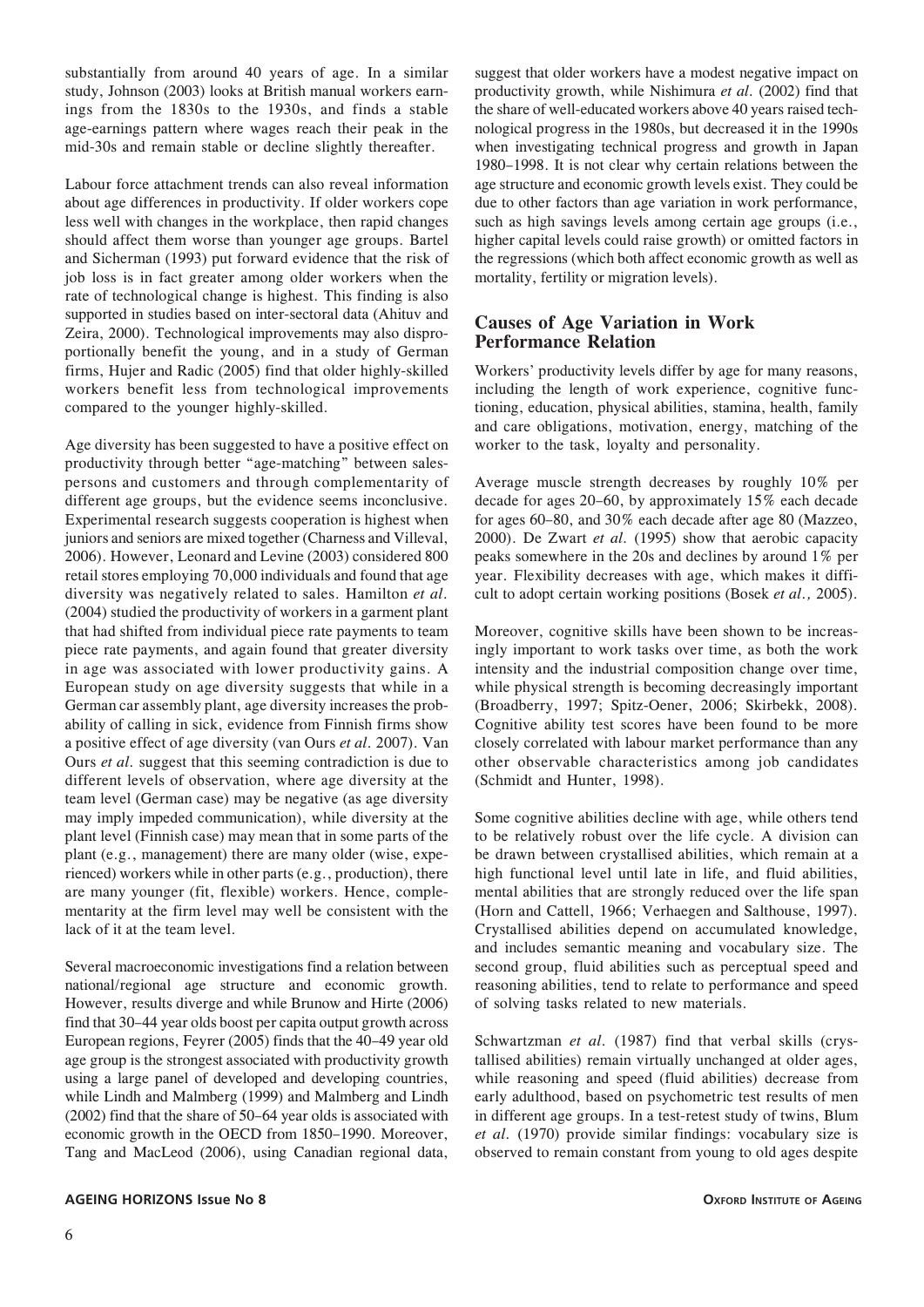a general reduction in other cognitive abilities. A decline over the working life span in some mental abilities has been found to be similar for both men and women, and the same patterns are found across different countries and cultures (Maitland *et al.,* 2000; Park *et al.,* 1999). Furthermore, individuals with high ability levels are subject to the similar changes in cognitive functioning as those with low ability levels (Baltes and Mayer, 1999; Deary *et al.,* 2000). Age-related reductions in *memory* and *learning capabilities* have been documented among many non-human species, ranging from fruit flies to primates (Bunk, 2000; Minois and Le Bourg, 1997).

In some occupations, the cognitive abilities that remain stable are the ones most closely correlated to job success. Senior employees can remain highly productive within a field that they know well and where relatively long experience is beneficial. *Tacit knowledge*, procedural knowledge used to solve everyday problems, tends not to decrease at older ages. The age-robustness of this ability could explain why many older managers perform as good as younger ones (Colonia-Willner, 1998). However, when performing unfamiliar work, workers have to rely on the ability to learn and to adjust exactly those skills that decline most with age. Senior individuals are less able than young individuals to reorient themselves to new task requirements and to solve novel problems (Smith, 1996) and age-induced productivity reductions may increase with the complexity of new work tasks (Myerson *et al.,* 1990). Hence, staying within one field of expertise relates to high productivity, while changing between fields can lower productivity much more (e.g., Cole, 1979; Rybash *et al.,* 1986).

Experience is often quoted by employers as one of the most important determinants of job performance (Bellmann, 2007; Golini, 2004). Salthouse (1984) uses typists as an example of a profession where experience alleviates the impact of cognitive reductions. He finds that older typists compensate for their reduced speed through the use of more efficient work strategies compared to their younger counterparts. Ericsson and Lehmann (1996) argue that it takes roughly 10 years to achieve expert competence in games and situations where strategic and analytic competence is important, such as chess. The 10-year estimate is also supported by findings from a variety of job domains, ranging from livestock evaluation and X-ray analysis to scientific performance in medical and natural sciences (Phelps and Shanteau, 1978; Lehman, 1953; Lesgold, 1984; Raskin, 1936).

A Norwegian survey (Econ, 1998) shows that only 0.6% of the employers preferred workers with a length of experience above 10 years. As the average age of entering the labour force in the OECD is in the early 20s (depending on educational levels, OECD, 1999), this would suggest that 99.4% of the employers find workers sufficiently experienced in the 30s, which would exclude experience as a major advantage between workers in the 50s and 60s compared to workers in the 30s and 40s, although all have an advantage compared to workers in their 20s. The increased prevalence and opportunity of part-time work increases the opportunities for active labour force participation among the elderly. These types of flexible work settings contrast the situation for assembly line workers in the past, where constant and continuous attention was needed.

# **Improving Productivity and Employment at Older Ages**

Romans sometimes described old age as *mala aetas,* the bad age, and young age as *bona aetas*, the good age (Parkin, 2003). However, age-related changes to physique and mind have changed since Roman times, and cognitive and health deterioration takes place at increasingly later ages in contemporary societies. And surroundings have changed, where the introduction of technologies compensating declines in sensory and muscular capabilities, electric wheelchairs, more user-friendly computer systems, effective medicines against pain and hypertension and working at home opportunities allow one to continue to function professionally in older ages in a large number of work places.

There is evidence that mental abilities have improved over the course of the last century (Tuddenham, 1948; Flynn, 1987; Neisser, 1997). Improvement in cognitive skills have been found to also take place for individuals aged 50–79 during the last decades (Romeu Gordo, 2005) which is likely to be related to rapid growth in education and onthe-job training (Lutz *et al.*, 2007; Riphahn and Trübswetter, 2006). Individuals from younger cohorts are likely to be more trained and motivated when taking ability tests, as such tests are increasingly being used in job candidate selection processes (Jenkins, 2001).

Paralleling the sustained decline in mortality (which has taken place for at least two centuries in Northern Europe), disability-free life expectancies have increased (Crimmins *et al.,* 1997; Manton *et al.,* 1997; Lee, 2003; Romeu Gordo, 2005; Schoeni *et al.,* 2001). The morbidity decrease is partly related to less physically demanding work tasks. Costa *et al.* (1986) argues that 29% of the observed decline in chronic disease rates and 75% of the decline in back problems in the 20<sup>th</sup> century was caused by a shift to non-manual labour and a reduction in the physical load. Not only has work become less strenuous, but estimates put forward by Ausubel and Grubler (1995) suggest that in France, Germany, the UK, USA and Japan, the number of hours worked per year declined by at least a third from 1850 to 1987, which is likely to imply a substantial reduction in the health requirements to work.

To extend the productive working life at older ages, a government could follow many different policies. Taxes, earnings and pension systems need to be restructured in order to increase incentives for older individuals to continue to work rather than to retire. However, the question is not only about creating financial incentives for a long and productive working life, but also about the need to alter norms, beliefs and behaviour that affect labour force participation and work effort among seniors.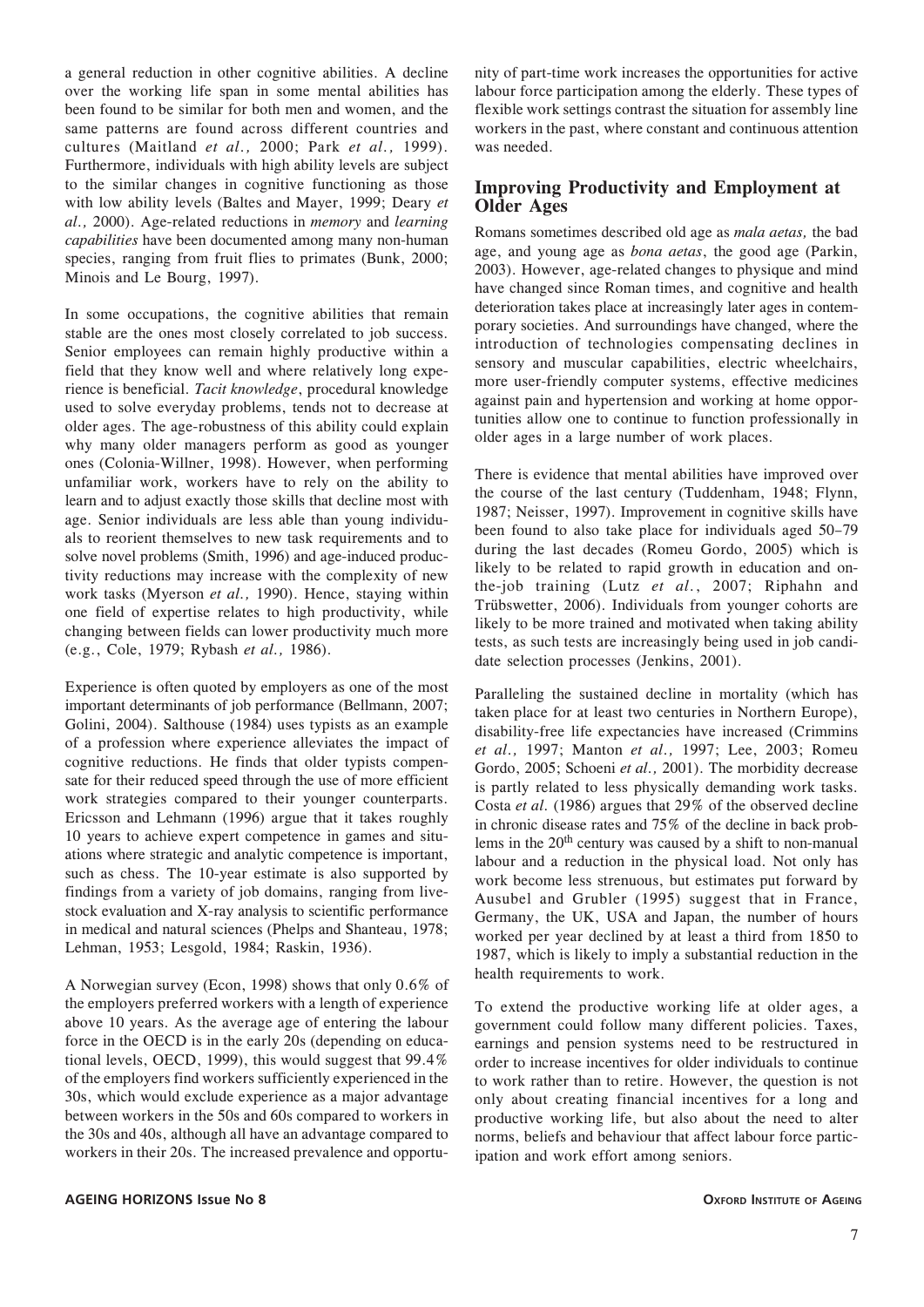Many elderly would like to continue working when they reach retirement age, while employers are often hesitant to employ them, making it difficult to increase retirement ages. High costs are often seen as the main disadvantage of older workers (Golini, 2004; Munnell *et al.,* 2006). Pension payments and health insurance often increase by age, and as wages may not be adjusted for this, it implies that older individuals are costlier for firms (Scott *et al.* 1995). In firms with steep wage profiles and pension benefits, employment opportunities have been found to be worse for elderly in the US (Hirsch *et al.,* 2000), Hong Kong (Heywood *et al.,* 1999) and the UK (Daniel and Heywood, 2007).

For example, in Japan, it is customary for those who retire from a normal working career to enter a lower-wage but relatively prestigious second career in their 60s (Clark *et al.,* 2006). Ichino *et al.* (2006) find that when displaced older workers' minimum wages they are willing to accept fall faster than those of prime-age workers, they catch up in terms of employment. A comparison of earnings levels and employment rates across the OECD suggest that wage flexibility and willingness to accept lower wages relates to longer working lives (OECD, 2006).

However employers/governments also need to make fundamental changes to how they view older workers. Flexible retirement and part-time positions, improved career planning and more internal mobility, preventive measures and occupational health programmes could increase work productivity of the elderly (see Lindley *et al.,* 2006 for "good practice" examples). Age discrimination must end, job training opportunities should be given without age constraints, and age-specific dismissal legislation should be phased out. One could, if possible, reorganize to allow the elderly to perform work tasks where they have their comparative advantages, which is where experience, management and communication skills are important rather than tasks which require high processing speed and rapid reorientation.

More pensioners means that taxes need to be increased to support more pensioners, and higher taxes slow the creation of jobs. However, a change of norms is necessary, where a higher pension age should become the custom, and seen as necessary and fair. Further, beliefs that justify early retirement, e.g., that retiring early increases job opportunities for the young, should be abandoned. In countries such as the Netherlands, France, Germany, Spain, Italy and the UK, between 40% and 70% of the individuals agree that "older people should be forced to retire when jobs are scarce" (van Ours *et al.,* 2007).

If one expects a later retirement, one's training investment decisions are likely to change. A longer remaining working life implies that it will be optimal for individuals to invest more in updating skills and to increase work efforts at older ages. When the elderly expect to work longer, they will have incentives to invest more in training and to work harder. They will also continue to update, maintain and extend their professional networks, which will be easier if a larger proportion of the age group remains active. Socialising has been shown to be good for mental health and for many, particularly men, the work place is the key place to meet others (Cohen, 2004; Melchior *et al.,* 2003).

As the current population is likely to be urban, have sedentary occupations, and use motorized transport, exercise should be encouraged through increased availability of green space and sports facilities. More exercise can increase work capacity at older ages. James and Coyle (1998) find that regular exercise improves the working memory function among older men, while obesity has been found to have negative effects on cognitive performance net of education, occupation, cigarette smoking, alcohol consumption, total cholesterol, and a diagnosis of diabetes (Elias *et al.,* 2003; Geroldi *et al.,* 2003; Gustafson *et al.,* 2003).

Encouraging new nutritional habits and increased exercise could lower the negative impacts on productivity, such as absenteeism, disability, workplace injuries and health costs (Schmier *et al.,* 2006; Colditz, 1999). Cereals and fish, red wine or even aspirin could possibly strengthen cognitive functioning (Nilsson *et al.,* 2003; Solfrizzi *et al.,* 2003). Governments could also impose stronger non-smoking legislation, as smoking has been found to negatively affect cognitive functioning, also when adjusting for the negative selection of smokers (Deary *et al.,* 2003). Moreover, better system design can reduce computer problems for older workers (Czaja and Lee, 2007).

In spite of the seemingly unavoidable age-related reductions in cognitive abilities, targeted training programmes and engagement in complex work tasks may provide a way of halting the decline. Schooler *et al.* (1999) find that the degree of job complexity is associated with the level of mental functioning at older ages, which could be due to continued learning in the workplace. Schaie and Willis (1986) conclude that training programmes can stabilise, or even reverse, age-related declines in inductive reasoning and spatial orientation among many individuals. Similar evidence is presented by Ball et al. (2002), who find that persons who exercise the use of individual abilities such as speed, reasoning and memory, enhance the functional level of these abilities. Katzman (1993) argues that participating in educational courses increases synaptic density in the neocortical association cortex, and could therefore delay the onset of dementia by up to 4–5 years. Using a British industry dataset from 1983–1996, Dearden *et al.* (2006) find that training is associated with productivity increases, and more so than what wage increases would suggest. Likewise, in separate studies of German firm paneldatasets, Zwick (2002) and Kuckulenz and Maier (2006) identify large productivity increases in response to the training of workers of different ages.

# **Conclusion**

The evidence put forward in this article suggests that job performance often does decrease at older ages, but not for all work tasks and less so in occupations where abil-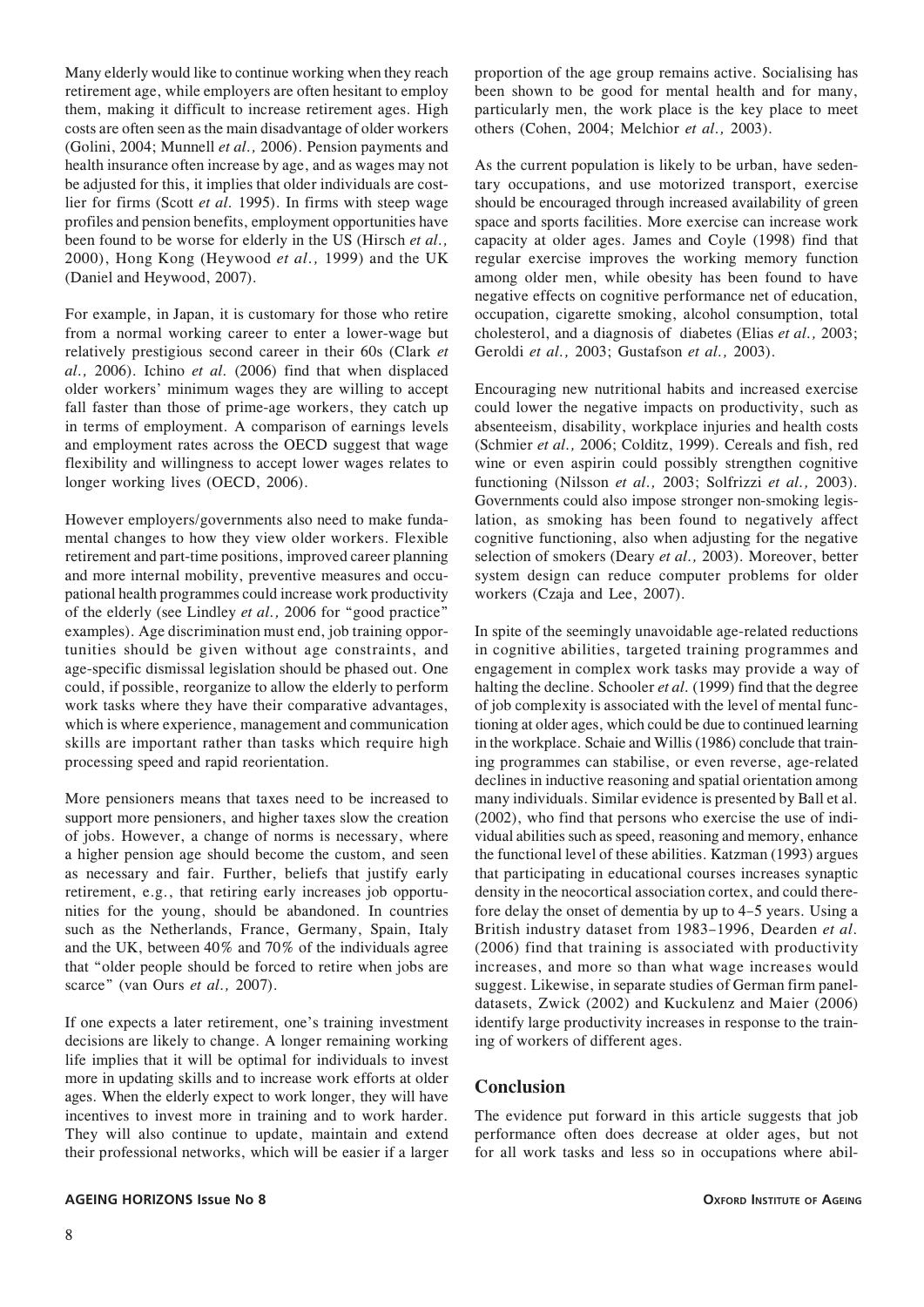ities that do not decline by age are important. Moreover, the elderly's productive potential is likely to have increase over time as modern jobs decreasingly rely on strength, cognitive abilities and health of the elderly improve, and part-time flexible work arrangements have become commonplace. More training, better work organisation, and more flexible earnings systems could allow the elderly to benefit from their comparative advantages and effectively extend the working life. Changes in incentive systems, regulations and habits that lead to less smoking, better nutrition and more exercise could further decrease disability levels and raise cognitive functioning is likely to help increase work performance levels and labour force participation at older ages.

#### **References**

- Agell, J. and P. Lundborg (1995) Theories of pay and unemployment: Survey evidence from Swedish manufacturing firms. *Scandinavian Journal of Economics,* 97, pp. 295–307.
- Ahituv, A. and J. Zeira (2000) Technical progress and early retirement. *CEPR Discussion Paper No. 2614*. London: Centre for Economic and Policy Research.
- Aubert, P. and B. Crépon (2004) La productivité des salariés âgés: une tentative d'estimation [Productivity of older workers: a tentative estimate]. *Économie et statistique,* 368, pp. 95–119.
- Aubert, P., E. Caroli, and M. Roger (2007) New technologies, organisation and age: Firm level evidence. *The Economic Journal,* 116 (February).
- Ausubel, J. H. and A. Gruebler (1995) Working less and living longer: Long-term trends in working time and time budgets. *Technological Forecasting and Social Change,* 50 (3), pp. 113–131.
- Ball, K., D. B. Berch, K. F. Helmers, J. B. Jobe, M. D. Leveck, M. Marsiske, J. N. Morris, G.W. Rebok, D. M. Smith, S. L. Tennstedt, F.W. Unverzagt, and S. L.Willis (2002) Effects of cognitive training interventions with older adults. *Journal of the American Medical Association,* 288(18), pp. 2271–2281.
- Baltes, P. and K. U. Mayer (eds.) (1999) *The Berlin aging study: Aging from 70 to 100*. Cambridge: Cambridge University Press.
- Barrington, L. and K. Troske (2001) Workforce diversity and productivity: An analysis of employer-employee matched data. New York: Conference Board Economics Program Working Paper Series EPWP  $#01 - 02$ .
- Bartel, A. P. and N. Sicherman (1993) Technological change and retirement decisions of old workers. *Journal of Labor Economics,* 11(1), pp. 162–183.
- Bayer, A. E. and J. E. Dutton (1977) Career, age and research professional activities of academic scientists. *Journal of Higher Education,* 48(3), pp. 252–282.
- Bellmann, L. (2007) Einstellungen Älterer aus betrieblicher Sicht. [Firms' attitudes towards elderly]. Paper presented at the Conference "Chancen für Ältere? Neue Forschungsergebnisse zur Arbeitsmarktsituation Älterer" held on March 2, 2007 in Berlin.
- Blum, J. E., L. F. Jarvik, and E. T. Clark (1970) Rate of change on selective tests of intelligence: A twenty-year longitudinal study of
- aging. *Journal of Gerontology,* 25, pp. 171–176. Boot. H. M. (1995) How skilled were Lancashire cotton factory workers in 1833? *Economic History Review,* XLVIII (2), pp. 283–303.
- Bosek, M., B. Grzegorzewski, A. Kowalczyk, and I. Lubinski (2005) Degradation of postural control system as a consequence of Parkinson's disease and ageing. *Neuroscience Letters,* 376, pp. 215–20.
- Bratsberg, B., J .F. Ragan, Jr., and J. T. Warren (2003) Negative returns to seniority: New evidence in academic markets. *Industrial and Labor Relations Review*, 56(2), pp. 306–323.
- Broadberry, S. N. (1997) Forging up, falling behind and catching up. A sectoral analysis of Anglo-American productivity differences, 1870–1990. *Research in Economic History,* 17, pp. 1–37.
- Brunow, S. and G. Hirte (2006) Age structure and regional growth. *Jahrbuch für Regionalwissenschaft/Review of Regional Research,* 26(1), pp. 3–23.
- Bunk, S. (2000) Cognition and aging. A rare colony of old macaques gives clues to age impairment. *The Scientist,* 14, pp. 18–19.
- Charness, G. and M.-C.Villeval (2006) Cooperation, competition, and risk attitudes: An intergenerational field and laboratory experiment. Institute for the Study of Labour (IZA) *Discussion Paper 2574*.
- Clark, R., N. Ogawa, and R. Matsukura (2006) Population aging, Changing retirement policies, and lifetime earnings profiles. Paper presented at the Conference on Population Aging, Intergenerational

Transfers, and the Macroeconomy, Tokyo, Japan.

- Cohen, S. (2004) Social relationships and health. *American Psychologist,* November, pp. 676–684.
- Colditz, G. A. (1999) Economic costs of obesity and inactivity. *Med. Sci. Sports Exerc*., 31(11), pp. 663–S667.
- Cole, S. (1979) Age and scientific performance. *American Journal of Sociology,* 84(4), pp. 958–977.
- Colonia-Willner, R. (1998) Practical intelligence at work: Relationship between aging and cognitive efficiency among managers in a bank environment. *Psychology and Aging,* 13(1), pp. 45–57.
- Costa, P. C., R. R. McRae, A. B. Zonderman, H. E. Barbano, B. Lebowitz, and D. M. Larson. (1986) Cross-sectional studies of personality in a national sample: Stability in neuroticism, extraversion and openness. *Psychology and Aging,* 1, pp. 144–149.
- Crépon, B., N. Deniau, and S. Perez-Duarte (2002) Wages, productivity and worker characteristics. A French perspective. Mimeo. Paris: National Institute for Statistics and Economic Studies (INSEE).
- Crichton-Browne, J., (1905) *The Prevention of Senility and a Sanitary Outlook.* London: Macmillan.
- Crimmins, E. M., Y. Saito, and S. L. Reynolds (1997) Further evidence on recent trends in the prevalence and incidence of disability among older Americans from two sources: The LSOA and the NHIS. *Journal of Gerontology,* 52B(2), pp. 59–71.
- Czaja, S. and C. C. Lee (2007) The impact of aging on access to technology. *Universal Access in the Information Society,* 5(4), pp. 341–349.
- Czaja, S. and J. Sharit (1993) Age differences in the performance of computer-based work. *Psychol. Aging*, 8(1), pp. 59–67.
- Daniel, K. and J. Heywood (2007) The determinants of hiring older workers: UK evidence. *Labour Economics,* 14, pp. 35–51.
- de Zwart, B., M. Frings-Dresen, and F. van Dijk. (1995) Physical workload and the ageing worker: A review of the literature. *International Archives of Occupational and Environmental Health,* 68, pp. 1–12.
- Dearden, L., H. Reed, and J. Van Reenen (2006) The impact of training on productivity and wages: Evidence from British Panel Data. *Oxford Bulletin of Economics and Statistics,* 68(4), pp. 397–421(25).
- Deary, I. J., A. Pattie, M. D. Taylor, M. C. Whiteman, J. M. Starr, and L. J. Whalley (2003) Smoking and cognitive change from age 11 to age 80. *J. Neurol. Neurosurg. Psychiatry,* 74, pp. 1006–1007.
- Deary, I. J., L. J. Whalley, H. Lemmon, J. R. Crawford, and J. M. Starr (2000) The stability of individual differences in mental ability from childhood to old age. Follow-up of the 1932 Scottish mental survey. *Intelligence,* 28(1), pp. 49–55.
- Dennis, W. (1956) Age and productivity among scientists. *Science,* 27, pp. 724–725.
- ECON (1998) Arbeidsmarkedspolitikken overfor eldre arbeidssøkere [Labour Market Policies towards elderly job seekers]. Oslo, Norway: Report for the Ministry of Local Government and Regional Development. *Econ Report* No. 98/97.
- Elias, M. F., P. K. Elias, L. M. Sullivan, P. A. Wolf, and R. B. d'Agostino (2003) Lower cognitive function in the presence of obesity and hypertension: the Framingham heart study. *International Journal of Obesity* 27, pp.260–268.
- Ericsson, K. A. and A. C. Lehmann (1996) Expert and exceptional performance: Evidence of maximal adaptation to task constraints. *Annual Review of Psychology,* 47, pp. 273–305.
- Feyrer, J. (2005) Demographics and productivity. Draft. Hanover, New Hampshire: Dartmouth College, Department of Economics.
- Flynn, J. R. (1987) Massive IQ gains in 14 nations. What IQ tests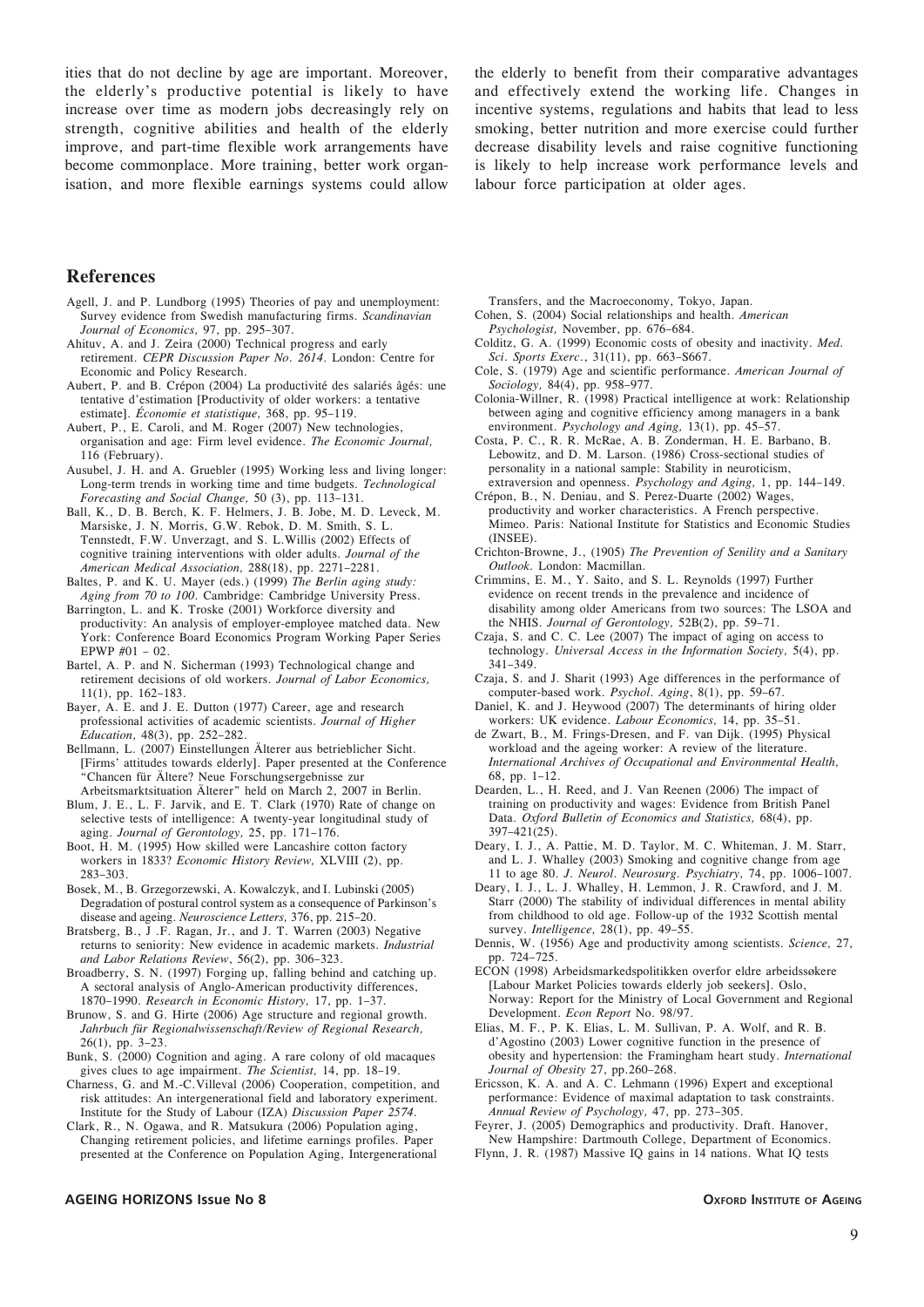really measure. *Psychological Bulletin,* 101, pp. 171–191.

- Freeman, R. B. (1982) Union wage practices and wage dispersion within establishments. *Industrial and Labor Relations Review,* 36, pp. 3–21.
- Gelderblom, A. and J. de Koning (2002) Exclusion of older workers, productivity and training. In: K. Schömann and P.J. O'Connell (eds.) *Education, Training and Employment Dynamics*. Cheltenham: Edward Elgar.
- GEMConsortium (2004) *National team reports*. Accessed 21 April 2005 at http://www.gemconsortium.org/category\_list.asp?cid=164
- Geroldi, C., L. Ferrucci, S. Bandinelli, *et al.* (2003) Mild cognitive deterioration with subcortical features. Prevalence, clinical characteristics, and association with cardiovascular risk factors in community-dwelling older persons. *J. Am. Geriatr. Soc.,* 51, pp. 1064–1071.
- Golini, A. (2004) Demographic trends, aging and labour: The work of the young elderly: Is there willingness and possibility? Paper presented at the Vienna Demographic Colloquium on February 23, 2004.
- Grund, C. and N. Westergård-Nielsen (2005) Age structure of the workforce and firm performance." Working paper WP-05–10. Aarhus, Denmark: Aarhus School of Business.
- Gustafson, D., E. Rothenberg, K. Blennow, *et al.* (2003) An 18-year follow-up of overweight and risk of Alzheimer disease. *Arch Intern Med,* 163, pp. 1524–1528.
- Hægeland, T. and T. J. Klette (1999) Do higher wages reflect higher productivity? Education, gender and experience premiums in a matched plant-worker data set. In: J. L. Haltiwanger, J. R. Spletzer, J. Theeuwes, and K. Troske (eds.) *The Creation and Analysis of Employer-Employee Matched Data.* Amsterdam: North Holland, pp. 231–259.
- Haltivanger, J. C., J. I. Lane, and J. R. Spletzer (1999) Productivity differences across employers. The roles of employer size, age and human capital. *American Economic Review,* 89 (2), pp. 94–98.
- Hamilton, B. H., J. A. Nickerson, and H. Owan (2004) *Diversity and Productivity in Production Teams.* St. Louis, Missouri: John M. Olin School of Business, Washington University. Draft, May.
- Hellerstein, J. and D. Neumark (2004) Production function and wage equation estimation with heterogeneous labor: Evidence from a new matched employer-employee data set. *NBER Working Paper 10325*. Cambridge, MA: National Bureau of Economic Research.
- Hellerstein, J. K. and D. Neumark (1995) Are earnings profiles steeper than productivity profiles? Evidence from Israeli firm-level data. *Journal of Human Resources,* XXX (1), pp. 89–112.
- Hellerstein, J. K., D. Neumark, and K. R. Troske (1999) Wages, productivity and worker characteristics: Evidence from plant level production function and wage equations. *Journal of Labor Economics,* 17, pp. 409–446.
- Heywood, J., L. Ho, and X. Wei (1999) The determinants of hiring older workers: Evidence from Hong Kong. *Industrial and Labour Relations Review,* 52, pp. 444–459.
- Hirsch, B. T., D. MacPherson, and M. Hardy (2000) Occupational age structure and access for older workers. *Industrial and Labour Relations Review,* 53, pp. 401–418.
- Horn, J. L. and R. Cattell (1966) Refinement and test of the theory of fluid and crystallized intelligence. *Journal of Educational Psychology* 57, pp. 253–270.
- Hujer, R, and D. Radic (2005) Age and skill biased technological change: A multiple treatment approach using a linked employer employee dataset. Mimeo
- doku.iab.de/veranstaltungen/2006/CAFE\_2006\_K1\_Radic.pdf Hutchens, R. (1989) Seniority, wages and productivity: A turbulent decade. *Journal of Economic Perspectives* 3(4), pp. 49–64.
- Ichino, A., G. Schwerdt, R. Winter-Ebmer, and J. Zweimüller (2006) *Too Old to Work, Too Young to Retire?* Paper presented at the Conference of European Association of Labour Economists. Available at: http://www.eale.nl/conference2006/Papers%20Friday%2017.00%20–% 2019.00/add14308.pdf
- Ilmakunnas, P., M. Maliranta, and J. Vainiomäki (2004) The role of employer and employee characteristics for plant productivity. *Journal of Productivity Analysis,* 21, pp. 249–276.
- Jenkins, A. (2001) *Companies' use of psychometric testing and the changing demand for skills: A review of the literature*. Working Paper. London: Centre for the Economics of Education, London School of Economics.
- Johnson, P. (2003) Age, gender and wage in Britain 1830–1930. In: Scholliers, P. and L. Schwarz (eds.) *Experiencing Wages: Social and Cultural Aspects of Wage Forms in Europe since 1500*. New York: Bergham Books, pp. 229–24.
- Jones, B. F. (2005) Age and great invention. *NBER Working*

# **AGEING HORIZONS Issue No 8 OXFORD INSTITUTE OF AGEING**

*Paper 11359*. Cambridge, MA: National Bureau of Economic Research.

- Kanazawa, S. (2003) Why productivity fades with age: The crime-genius connection. *Journal of Research in Personality,* 37, pp. 257–272.
- Katzman, R. (1993) Education and the prevalence of dementia and Alzheimer's disease. *Neurology,* 43, pp. 13–20.
- Kotlikoff, K. and J. Gokhale (1992) Estimating a firm's ageproductivity profile using the present value of workers' earnings. *The Quarterly Journal of Economics,* 107(4), pp. 1215–1242.
- Kuckulenz, A. and M. Maier (2006) Heterogeneous returns to training. An analysis with German data using local instrumental variables. *ZEW Discussion Paper No. 06–002*. Mannheim, Germany: Centre for European Economic Research.
- Lazear, E. P. and R. L. Moore (1984) Incentives, productivity, and labor contracts. *The Quarterly Journal of Economics,* 99(2), pp. 275–296.
- Lee, R. (2003) The demographic transition: Three centuries of fundamental change. *Journal of Economic Perspectives,* 17, pp. 167–190.
- Lehman, H. C. (1953) *Age and Achievement*. Princeton, NJ: Princeton University Press.
- Leonard, J. S. and D. I. Levine (2003) Diversity, discrimination and performance. *IIRUPS Working Paper 091–03*. Berkeley, CA: Institute of Industrial Relations, University of California, Berkeley.
- Lesgold, A. (1984) Acquiring expertise. In: J. Anderson and S. Kosslyn (eds.) *Tutorials in Learning and Memory: Essays in Honor*
- *of Gordon Bower*. New York: Freeman, pp. 31–60. Levy, B. R. (2003) Mind matters: Cognitive and physical effects of aging self-stereotypes. *Journal of Gerontology: Psychological Sciences,* 58B(4), pp. 203–211.
- Lindh, T. and B. Malmberg (1999) Age structure and growth in the OECD. *Journal of Population Economics,* 12(3), pp. 431–449.
- Lindley, R., *et al.* (2006) *Ageing and Employment: Identification of Good Practice to Increase Job Opportunities and Maintain Older Workers in Employment.* Report for the European Commission. Brussels: European Commission, Directorate-General for Employment, Social Affairs and Equal Opportunities, Warwick IER.
- Lutz, W., A. Goujon, S. K.C., and W. Sanderson (2007) Reconstruction of populations by age, sex and level of educational attainment for 120 countries for 1970–2000. In: *The Vienna Yearbook of Population Research 2007*. Vienna: Verlag der Österreichischen Akademie der Wissenschaften (forthcoming).
- Maitland, S. B., R. C. Intrieri, K. W. Schaie, and S. L. Willis (2000) Gender differences and changes in cognitive abilities across the adult life span. *Aging, Neuropsychology, and Cognition,* 7(1), pp. 32–53.
- Malmberg, B. and T. Lindh (2002) Population change and economic growth in the western world, 1850–1990. Paper presented at the 3rd Max Planck Institute Conference on Demographic Macroeconomic Modeling, held in Rostock, Germany, September 2002.
- Manton, K. G., L. Corder, and E. Stallard (1997) Chronic disability trends in elderly United States populations: 1982–1994. *Proceedings of the National Academy of Science,* 94, pp. 2593–2598.
- Mazzeo, R.S. (2000) Current comment: Exercise and the older adult. *American College of Sports Medicine*. Available at ACSM on the World Wide Web:
- www.acsm.org/health%2Bfitness/pdf/currentcomments/eoa.pdf McDowell, J. (1982) Obsolence of knowledge and career publication profiles: Some evidence of differences among fields in costs of interrupted careers. *American Economic Review,* 72(4), pp. 752–768.
- McEvoy, G. M. and W. F. Cascio (1989) Cumulative evidence of the relationship between employee age and job performance. *Journal of Applied Psychology,* 74(1), pp. 11–17.
- Melchior, M., L. F. Berkman, I. Niedhammer, M. Chea, and M. Goldberg (2003) Social relations and self-reported health: A prospective analysis of the French Gazel cohort. *Social Science and Medicine,* 56, pp. 1817–1830.
- Miller, G. F. (1999) Sexual selection for cultural display. In: R. Dunbar, C. Knight, and C. Power (eds.) *The Evolution of Culture: An Interdisciplinary View*. New Brunswick: Rutgers University Press, pp. 71–91.
- Minois, N. and E. Le Bourg (1997) Hypergravity and aging in drosophila melonagaster. Conditioned suppression and habituation of the proboscis extension response. *Aging, Experimental and Clinical Research,* 9(4), pp. 1–11.
- Munnell, A., S. Sass, and M. Soto (2006) Employers attitudes towards older workers: Survey results. Series 3, July. Boston College, Massachusetts: Center for Retirement Research.
- Myerson, J., S. Hale, D. Wagstaff, L. W. Ponn, and G. A. Smith (1990) The information loss model: A mathematical theory of agerelated slowing. *Psychological Review,* 97, pp. 475–486.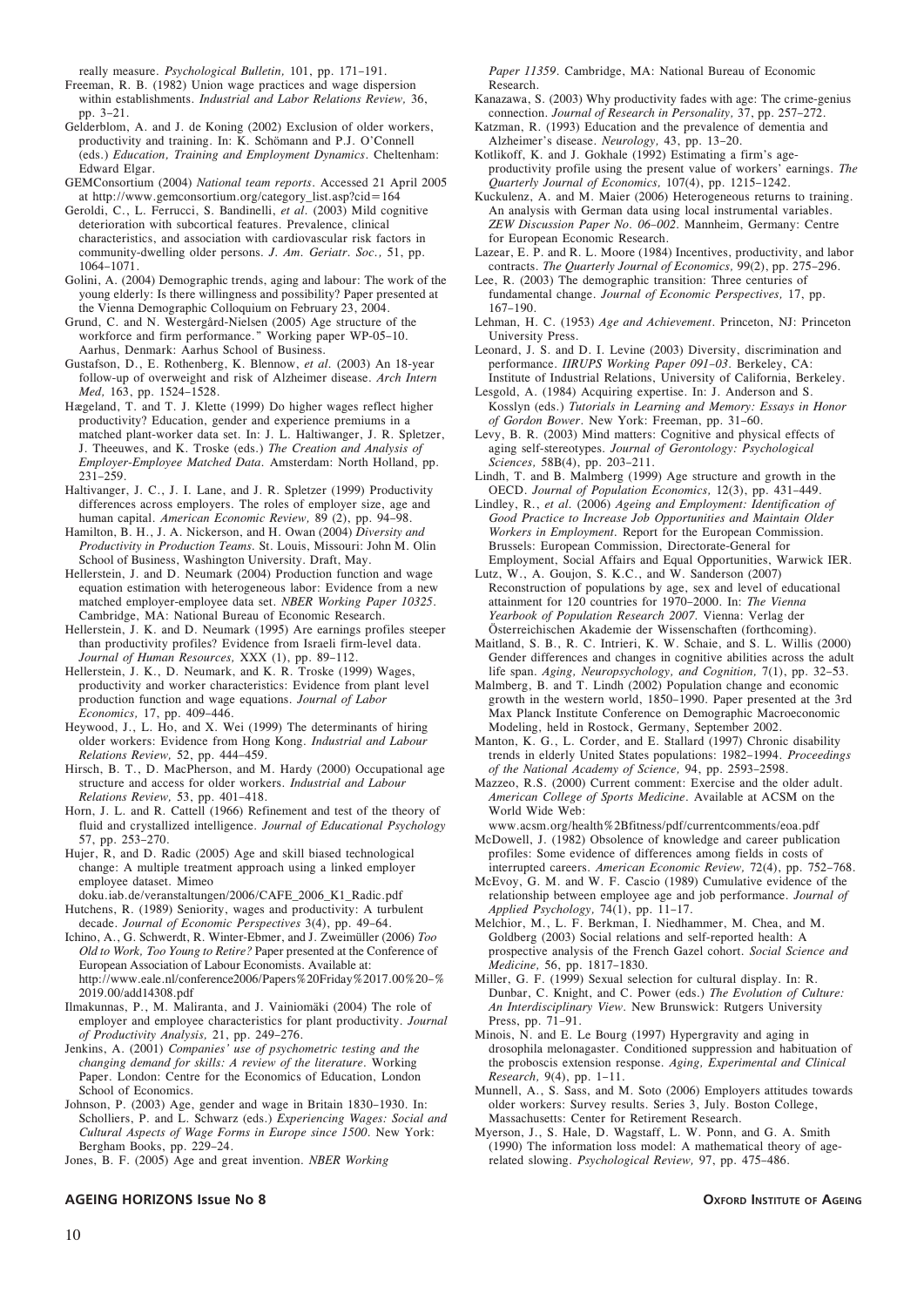Neisser, U. (1997) Rising Scores on Intelligence Tests. *American Scientist*, 85, pp. 440–447

Nilsson, S. E., B. Johansson, S. Takkinen, S. Berg, S. Zarit, G. McClearn, and A. Melander (2003) Does aspirin protect against Alzheimer's dementia? A study in a Swedish population-based sample aged =80 years. *European Journal of Clinical Pharmacology,* 59(4), pp. 313–319.

Nishimura, K. G., K. Minetaki, M. Shirai, and F. Kurokawa (2002) Effects of information technology and aging work force on labor demand and technological progress in Japanese industries: 1980–1998. *Discussion Paper CIRJE-F-145*. Tokyo: Faculty of Economics, University of Tokyo.

OECD (1999) *Thematic Review of the Transition from Initial Education to Working Life.* Final Comparative Report, DEELA/ED (99) 11. Paris: Directorate for Education, Employment, Labour and Social Affairs, Education Committee, Organisation for Economic Cooperation and Development.

OECD (2006) *Live longer, work longer: A synthesis report*. Available online at www.oecd.org/document/42/0,3343,en\_2649\_34747 \_36104426\_1\_1\_1\_1,00.html

Osler, W. (1906) *The Fixed Period*. (3rd chapter in *Aequanimitas*). New York: McGraw Hill.

Oster, S. and D. S. Hamermesh (1998) Aging and productivity among economists. *The Review of Economics and Statistics,* 80(1), pp. 154–156.

Park, D. C., R. E. Nisbett, and T. Hedden (1999) Culture, cognition, and aging. *Journal of Gerontology,* 54B, pp. 75–84.

Parkin, T. (2003) *Old Age in the Roman world. A cultural and social history.* Baltimore, MD: Johns Hopkins University Press.

Phelps, R. and J. Shanteau (1978) Livestock judges: How much information can an expert use? *Organizational Behavior and Human Performance,* 21, pp. 209–219.

Prskawetz, A., B. Mahlberg, and V. Skirbekk (Forthcoming 2007) Firm productivity, workforce age and educational structure in Austrian industries. In A. Mason and R. Clark (eds.) *Intergenerational Transfers and the Macroeconomy.* Cheltenham: Edward Elgar.

Prskawetz, A., B. Mahlberg, V. Skirbekk, I. Freund, M. Winkler-Dworak, T. Lindh, B. Malmberg, A.-C. Jans, O. S. Nordström, and F. Andersson (2005) *The impact of population ageing on innovation and productivity growth in Europe.* Brussels: European Commission, European Observatory on Demography and the Social Situation (SSO), Studies on policy implications of demographic changes in the enlarged EU.

Raskin, E. (1936) Comparison of scientific and literary ability: A biographical study of eminent scientists and letters of the nineteenth century. *Journal of Abnormal and Social Psychology,* 31, pp. 20–35.

Remery, C. K., J. Henkens, J. Schippers, and P. Ekamper (2003) Managing an aging workforce and a tight labor market: Views held by Dutch employers. *Population Research and Policy Review,* 22, pp. 21–40.

Riphahn, R. T. and P. Trübswetter (2006) Population Aging and Continued Education. IZA DP 2415. Nov.

Romeu Gordo, L. (2005) Compression of Morbidity and the Labor Supply of Older People. Working Paper. Berlin: Max Planck Institute for Human Development.

Rubin, D. K. and J. M. Perloff (1993) Who works for piece rates and why. *American Journal of Agricultural Economics,* 627, pp. 1036–1043.

Rybash, J. M., W. Hoyer, and P. A. Roodin (1986) *Adult Cognition and Ageing.* New York: Pergamon Press.

Salthouse, T. (1984) Effects of age and skills in typing. *Journal of Experimental Psychology,* 113, pp. 345–371.

Salthouse, T. and T. J. Maurer (1996) Aging, job performance and career development. In: J. E. Birren and K. W. Schaie (eds.) *Handbook of the Psychology of Aging*. New York: Academic Press, 4th ed., pp.353–364.

Schaie, K. W. and S. L. Willis (1986) Can decline in intellectual functioning be reversed? *Developmental Psychology,* 22(2), pp. 223–232. Schmidt, F. L. and J. E. Hunter (1998) The validity and utility of selection methods in personnel psychology: Practical and theoretical implications of 85 years of research findings. *Psychological Bulletin,* 124(2), pp. 262–274.

Schmier, J. K., M. L. Jones, and M. T. Halpern (2006) Cost of obesity in the workplace. *Scand J Work Environ Health,* 32 (1), pp. 5–11.

Schneider, L. (2006) Sind ältere beschäftigte weniger produktiv? Eine empirische analyse anhand des LIAB. [Are older workers less productive? An analysis based on the LIAB]. Halle, Germany: Institut für Wirtschaftsforschung Halle (IWH), Working Paper Nr. 13.

Schoeni, R. F., V. A. Freedman, and R. B. Wallace (2001) Persistent, consistent, widespread, and robust? Another look at recent trends in old-age disability. *Journal of Gerontology: Social Sciences,* 56B, pp. 206–218.

Schooler, C., M. S. Mulatu, and G. Oates (1999) The continuing effects of substantively complex work in the intellectual functioning of older workers. *Psychology and Aging,* 14(3), pp. 483–506.

Schwartzman, A. E., D. Gold, D. Andres, T. Y. Arbuckle, and J. Chaikelson (1987) Stability of intelligence. A 40 year follow-up. *Canadian Journal of Psychology,* 41, pp. 244–256.

Scott, F., M. Berger, and J. Garen (1995) Do health insurance and pension costs reduce the job opportunities of older workers? *Industrial and Labour Relations Review,* 48, pp. 775–791.

Simonton, D. K. (1988) Age and outstanding achievement: What do we know after a century of research? *Psychological Bulletin,* 104, pp. 251–267.

Skirbekk, V. (2008) Productivity potential during the life cycle: The changing importance of age-specific abilities. *Population and Development Review*, 34, pp. 191–207.

Smith, A. D. (1996) Memory. In: J. E. Birren and K. W. Schaie (eds.) *Handbook of the Psychology of Aging.* New York: Academic Press, 4th ed., pp. 236–247.

Solem, P. (2006) Age and context in subjective work ability changes. Norwegian experiences. Draft.

Solfrizzi, V., F. Panza, and F. Capurso (2003) The role of diet in cognitive decline. *Journal of Neural Transmission,* 110(1), pp. 95–110.

Spitz-Oener, A. (2006) Technical change, job tasks, and rising educational demands: Looking outside the wage structure. *Journal of Labor Economics,* 24(2), pp. 235–270.

Tang, J. and C. MacLeod (2006) Labour force ageing and productivity performance in Canada. *Canadian Journal of Economics,* 39(2), pp. 582–603.

Tuddenham, R. D. (1948) Soldier intelligence in World Wars I and II. *American Psychologist,* 3, pp. 54–56.

U.S. Department of Labor (1957) Comparative job performance by age. Large plants in the men's footwear and household furniture industries. *Bulletin No. 1223.* Washington, D.C.: U.S. Department of Labor.

van Ours, J., P. Ilmakunnas, V. Skirbekk, and M. Weiss (2007) Aging and Productivity. Paper presented at the IX Conference Fondazione Rodolfo DeBenedetti, Limone, Italy.

Verhaegen, P. and T. A. Salthouse (1997) Meta-analyses of agecognition relations in adulthood. Estimates of linear and nonlinear age effects and structural models. *Psychological Bulletin,* 122(3), pp. 231–249.

Waldman, D. A. and B. J. Avolio (1986) A meta-analysis of age differences in job performance. *Journal of Applied Psychology,* 71, pp. 33–38.

Warr, P. (1994) Age and employment. In: H. Triandis, M. Dunnette, and L. Hough (eds.) *Handbook of Industrial and Organizational* Psychology. Thousand Oaks, California: Consulting Psychologist<br>Press, 2<sup>nd</sup> ed., pp. 485–550.

Zwick, T. (2002) Continuous Training and Firm Productivity in Germany. *ZEW Discussion Paper No. 02–50*. Mannheim, Germany: Centre for European Economic Research.

#### *Correspondence*

World Population Program, International Institute for Applied Systems Analysis (IIASA), Schlossplatz 1, A-2361 Laxenburg, Austria Email: skirbekk@iiasa.ac.at